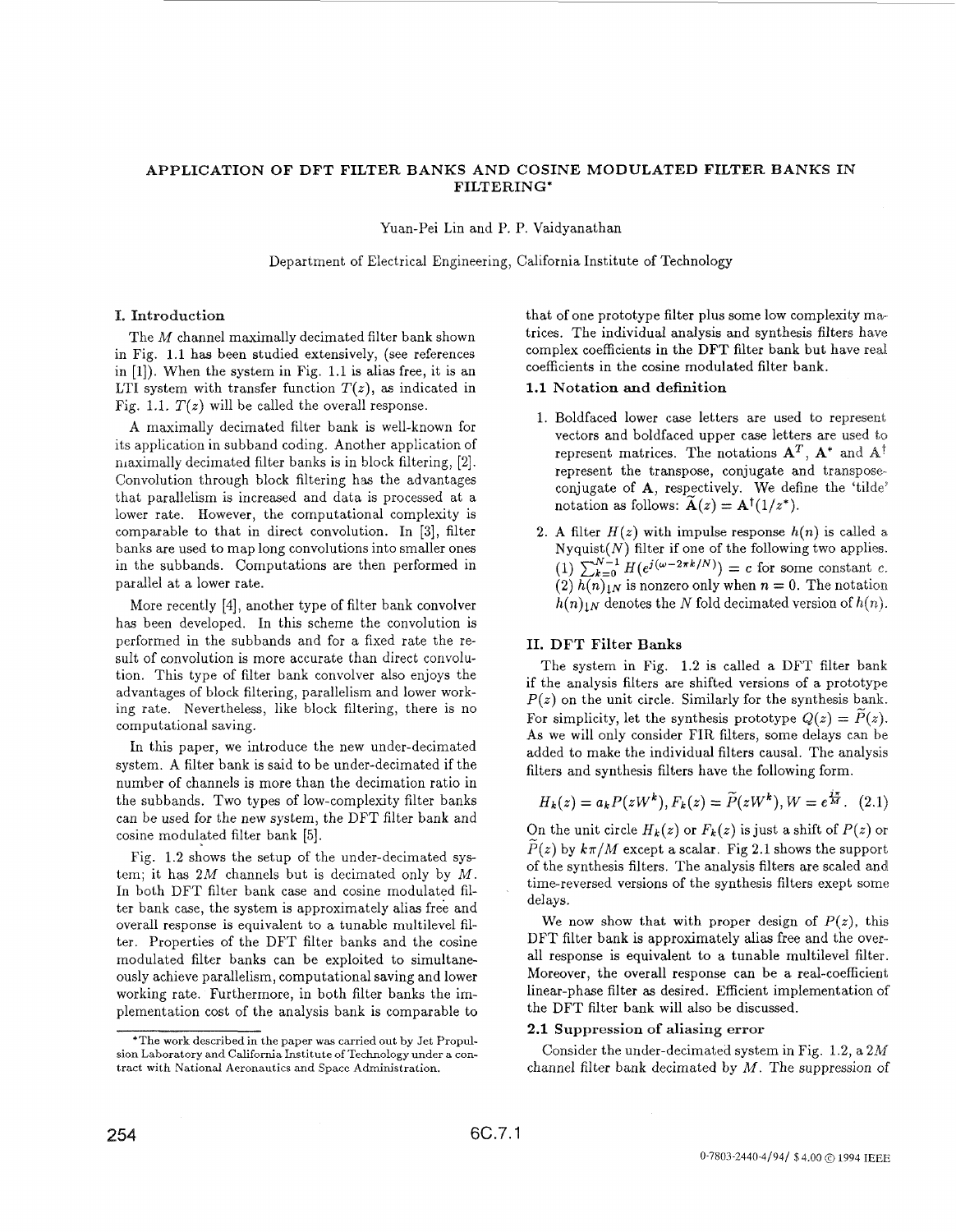be explained pictorially. Take the first subband as an example. Because of decimation followed by expansion, there will be  $M-1$  image copies of  $H_0(z)$ , as shown in Fig. 2.2. If  $P(z)$  has stopband edge less than  $\pi/M$ . these image copies will be suppressed to the level of the stopband attenuation of  $P(z)$ . The reasoning of aliasing suppression in the other subbands follows.

We now present the mathematical counterpart of the above discussion. The output,  $\hat{X}(z)$ , is related to the input,  $X(z)$ , by

$$
\widehat{X}(z) = \sum_{i=0}^{M-1} A_i(z) X(zW^{2i}).
$$
\n(2.2)

The alias transfer function,  $A_i(z)$ , is defined as

$$
A_i(z) = \frac{1}{M} \sum_{k=0}^{2M-1} H_k(zW^{2i}) F_k(z).
$$
 (2.3)

The under-decimated system is alias free if  $A_i(z) = 0$ , for  $i = 1, 2, ..., M-1.$ 

With analysis filters and synthesis filters chosen **as** in  $(2.1)$ , the alias transfer function is

$$
A_i(z) = \frac{1}{M} \sum_{k=0}^{2M-1} a_k P(zW^{2i+k}) \widetilde{P}(zW^k), \qquad (2.4)
$$

Assume

$$
P(zW^{2i})\tilde{P}(z) \approx 0, \quad i = 1,..., M - 1.
$$
 (2.5)

This assumption is reasonable if  $P(z)$  has stopband edge less than *n/M* and large enough stopband attenuation. In this case  $A_i(z) \approx 0$  and the DFT filter bank is almost **dim** free. Notice that the degree of alias suppression improves with the stopband attenuation of  $P(z)$ .

#### **be overall response of the DFT filter bank**

For a  $2M$  channel system decimated by  $M$  as shown in [Fig.](#page-4-0) 1.2, the overall response  $T(z)$  [1] is

$$
T(z) = \frac{1}{M} \sum_{k=0}^{2M-1} H_k(z) F_k(z).
$$
 (2.6)

Substitute the expression of  $H_k(z)$  and  $F_k(z)$  in (2.1), then

$$
T(e^{j\omega}) = \frac{1}{M} \sum_{k=0}^{2M-1} a_k |P(e^{j(\omega - k\pi/M)})|^2.
$$
 (2.7)

When  $|P(e^{j\omega})|^2$  is a Nyquist(2M) filter, it can be shown that the addition of  $a_k |P(e^{j(\omega - k\pi/M)})|^2$  in (2.7) will not result in any bumps or dips in the magnitude response of

downsampling in the subbands can  $T(z)$ . The definition of a Nyquist filter is given in Sec. I. Detailed explanation can be found in [l]. With *(2.7),* we can plot a typical magnitude response of  $T(z)$  as in [Fig.](#page-4-0) **[2.3,](#page-4-0)** which shows that the otverall response is equivalent to a multilevel filter. Since the value of *ak* can be chosen freely,  $T(z)$  is actually a tunable multilevel filter.

> Furthermore, if  $P(z)$  has real coefficients and we choose  $a_k = a_{2M-k}, k = 1, 2, \ldots, M$ , it can be verified that the resulting  $T(z)$  is a linear-phase real-coefficient filter.

## **2.3 Implementation of the DFT filter banks**

bank. To see this, express  $P(z)$  as There exist efficient implementations for the DFT filter

$$
P(z) = \sum_{n=0}^{2M-1} E_n(z^{2M}) z^{-n}, \qquad (2.8)
$$

where  $E_n(z)$  is the nth type 1 polyphase component of  $P(z)$  [1]. The analysis filters can be rewritten as

$$
H_k(z) = a_k \sum_{n=0}^{2M-1} E_n(z^{2M}) W^{-kn} z^{-n}, 0 \le k < 2M. \tag{2.9}
$$

Let

$$
\mathbf{h}(z) = [H_0(z) H_1(z) \dots H_{2M-1}(z)]^T.
$$
 (2.10)

The vector  $h(z)$  takes the form

$$
\mathbf{h}(z) = \mathbf{A}\mathbf{W}^* \mathbf{E}(z)\mathbf{e}(z),\tag{2.11}
$$

where  $e(z) = [1 \ z^{-1} \dots z^{-(2M-1)}]^T$ , **A** and **E** are diagonal matrices with  $A_{kk} = a_k$  and  $[E(z)]_{kk} = E_k(z^{2M})$ . The DFT matrix **W** has entries  $\mathbf{W}_{kn} = W^{kn}, 0 \leq k, n < 1$ , **2M. Eq. (2.11)** renders **a** picture of polyphase implementation for the analysis bank, Fig. **2.4.** The complexity is that of the prototype filter  $P(z)$  plus a DFT matrix and some scalars. Similarly **for** the synthesis bank. Notice that all the computations involved in the filter bank are performed after the M-fold decimators; parallelism, lower rate and lower complexity are achieved at the same time.

#### **111. Cosine Modulated Filter Banks**

In the DFT filter bank, the analysis and synthesis filters have complex coefficients. The new under-decimated cosine modulated filter bank comes into play if real coefficients are desired.

**A** filter bank, Fig. **1.1** or [Fig.](#page-4-0) **1.2,** is said to be cosine modulated if all analysis and synthesis filters are generated by cosine or sine modulation of one or two prote type filters. In this section we introduce the new underdecimated cosine modulated filter bank. **As** in [Fig.](#page-4-0) **1.2,**  the new system has  $2M$  channels but is decimated by  $M$ . Individual analysis and synthesis filters have real coefficients. Aliasing is suppressed to the level of the stopband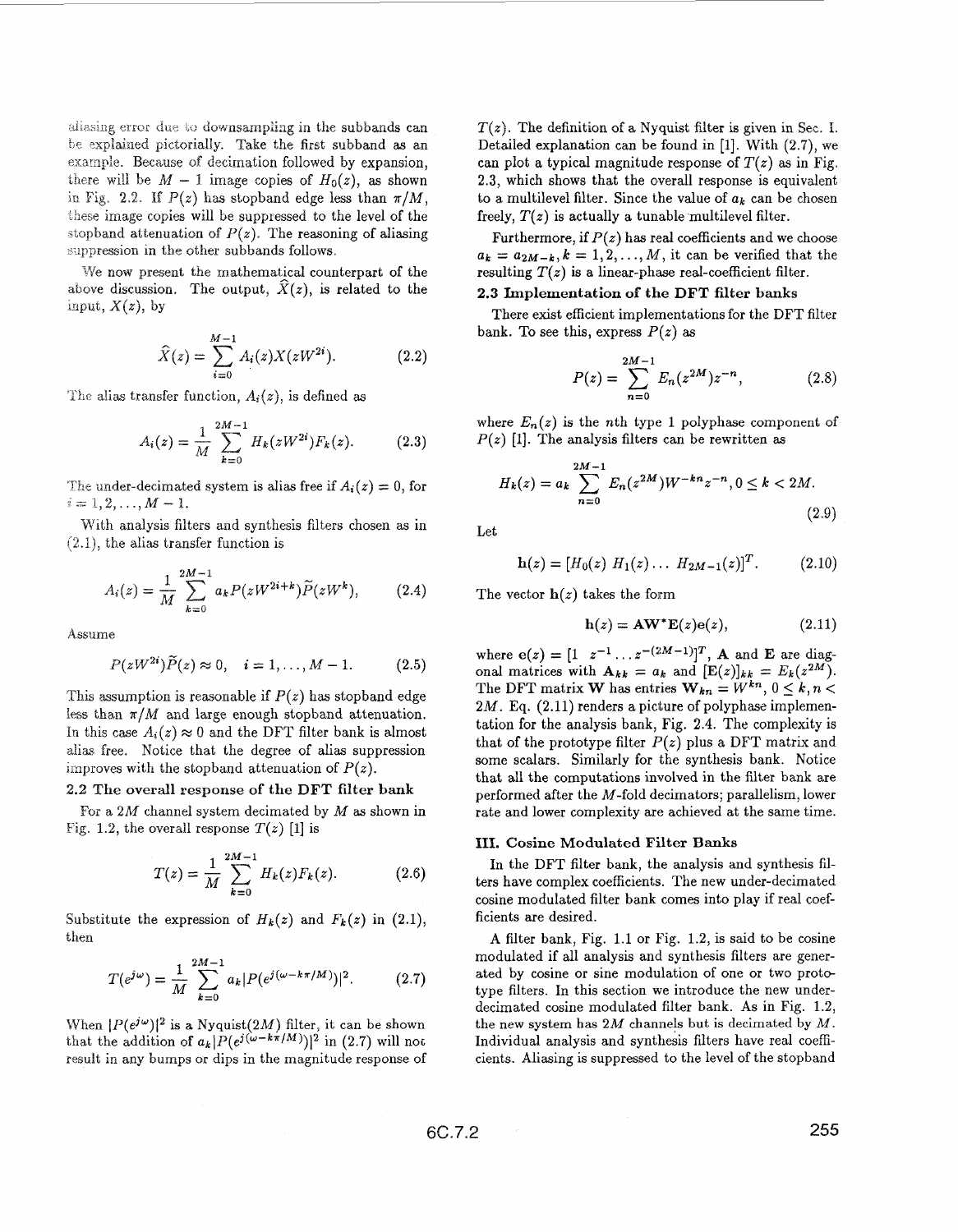<span id="page-2-0"></span>attenuation of the prototypes and the overall response is a linear-phase tunable multilevel filter. Furthermore, there exists efficient implementation of this cosine modulated filter bank. The complexity of the analysis bank is that of the prototype filter plus two DCT matrices (Appendix A) and some scalars. The complexity of an  $M \times M$  DCT matrix is of order only  $M \log(M)$  [6]. Complexity for the synthesis bank is similar.

## **3.1 Construction of the new system from the consideration of alias cancellation and suppression**

In the cosine modulated filter bank, all analysis and synthesis filters have real coefficients. Each filter has positive and negative spectral occupancy **as** opposed to single-sided spectral support in the DFT filter bank. This incurs a problem that we do not have in the DFT filter bank. More details and a proposed solution of this new problem are given below.

Let  $P(z)$  be the prototype of the analysis filters. As in DFT-filter bank, we take the synthesis prototype  $Q(z) = \widetilde{P}(z)$  for simplicity. Let  $P_k(z) = P(zW^{k+0.5}), k =$  $0, 1, \ldots, 2M-1$ . We can combine  $P_k(z)$  and  $P_{2M-1-k}(z)$ , to get real-coefficient filters. For instance,

$$
F_k(z) = \tilde{P}_k(z) + \tilde{P}_{2M-1-k}(z), \quad k = 0, 1, ..., M-1.(3.1a)
$$
  
\n
$$
H_k(z) = a_k \tilde{F}_k(z),
$$

Fig. 3.1 shows the spectral supports of the synthesis filters. The analysis filters are scaled and time-reversed versions of corresponding synthesis filters except some delays.

Aliasing error created in the subbands is now very different from that in the DFT filter bank because each filter consists of two shifts of  $P(z)$  or  $\tilde{P}(z)$ . To illustrate this situation, consider the kth subband. Due to decimation followed by expansion,  $P_k(z)$  has  $M-1$  image copies and  $P_{2M-1-k}(z)$  also has  $M-1$  image copies. Since every filter has real coefficients, inspecting the overlapping between images of  $P_k(z)$  and  $P_{2M-1-k}(z)$  is sufficient. Re-ferring to [Fig. 3.2,](#page-4-0) of the  $M-1$  image copies of  $P_k(z)$ ,  $M - 2$  of them fall into the stopband of  $\widetilde{P}_{2M-1-k}(z)$  provided that  $P(z)$  has stopband edge less than  $\pi/M$ . If  $P(z)$  has large enough stopband attenuation, these images will be suppressed by  $\tilde{P}_{2M-1-k}(z)$ . However, one of the image copies of  $P_k(z)$  will overlap with the spectral support of  $\widetilde{P}_{2M-1-k}(z)$ . In particular, one image copy of  $P_k(z)$  will overlap with  $\widetilde{P}_{2M-1-k}(z)$  from the right when *k* is even and from the left when *k* is odd. [Fig. 3.2](#page-4-0) shows the case when  $k$  is even. This type of aliasing error can not be suppressed in the synthesis bank.

Our solution to this problem is to introduce a second subsystem that has similar aliasing error to cancel the existing one. For this particular purpose, the filters of the second subsystem are required to have a stacking similar to that of the first subsystem. Let the second subsystem have analysis filters  $H_k(z)$  and synthesis filters  $F_k(z)$ ,  $k =$  $M, M + 1, \ldots, 2M - 1$ . We have found that with the following choice, the negative of the alias component from the first subsystem will occur in the second subsystem.

$$
F_k(z) = j \tilde{P}_k(z) - j \tilde{P}_{2M-1-k}(z), \quad M \le k < 2M.(3.1b)
$$
\n
$$
H_k(z) = a_k \tilde{F}_k(z),
$$

Specifically, the  $k + M$  subband creates the negative of the aliasing error from the kth subband. Through this construction the spectral supports of filters in the second subsystem resemble that of filters in the first subsystem.

We now verify that indeed the alias transfer function  $A_i(z) \approx 0$ . With filters constructed as in (3.1) and the expression of alias transfer functions in (2.3), we have

$$
A_i(z) = \frac{2}{M} \sum_{k=0}^{M-1} a_k (P_{k+2i} \widetilde{P}_k + P_{2M-1-k+2i} \widetilde{P}_{2M-1-k}).
$$

If  $P(z)$  satisfy (2.5), then  $A_i(z) \approx 0$ .

**3.2** The overall response  $T(z)$ 

Using **(3.1)** and (2.6), the overall response is

$$
T(e^{j\omega}) = \frac{2}{M} \sum_{k=0}^{2M-1} a_k |P_k(e^{j\omega})|^2.
$$
 (3.2)

The above expression for the overall response is similar to that in the DFT filter bank,  $(2.7)$ . If  $|P(e^{j\omega})|^2$  is a Nyquist(2M) filter,  $T(z)$  is a tunable multilevel filter as in the DFT filter bank. Also from (3.2), we know the overall response has linear phase.

Summarizing, we have shown that with filters constructed in (3.1), the system in [Fig. 1.2](#page-4-0) is a cosine modulated filter bank with approximate alias cancellation and the overall response is a linear-phase tunable multilevel filter. As shown in Appendix A, complexity of the analysis bank is that of the prototype filter  $P(z)$  plus two DCT matrices and some scalars.

# **Alternative stacking of filter responses**

In addition to the configuration of filters shown in Fig. 3.1, a different stacking can also be applied. [Fig. 3.3](#page-5-0) shows this alternative. The spectral supports of the second set of synthesis filters are different from the spectral supports of the first set of synthesis filters. Again the analysis filters are scaled and time-reversed versions of synthesis filters except some delays. In this case, the scheme of alias cancellation stills works and the argument that the overall response is a tunable multilevel filter continues to hold after minor adjustments.

**Remark.** In the discussion of DFT and cosine modulated filter banks, we have chosen the synthesis prototype  $Q(z) = \tilde{P}(z)$  for simplicity. It can be shown that both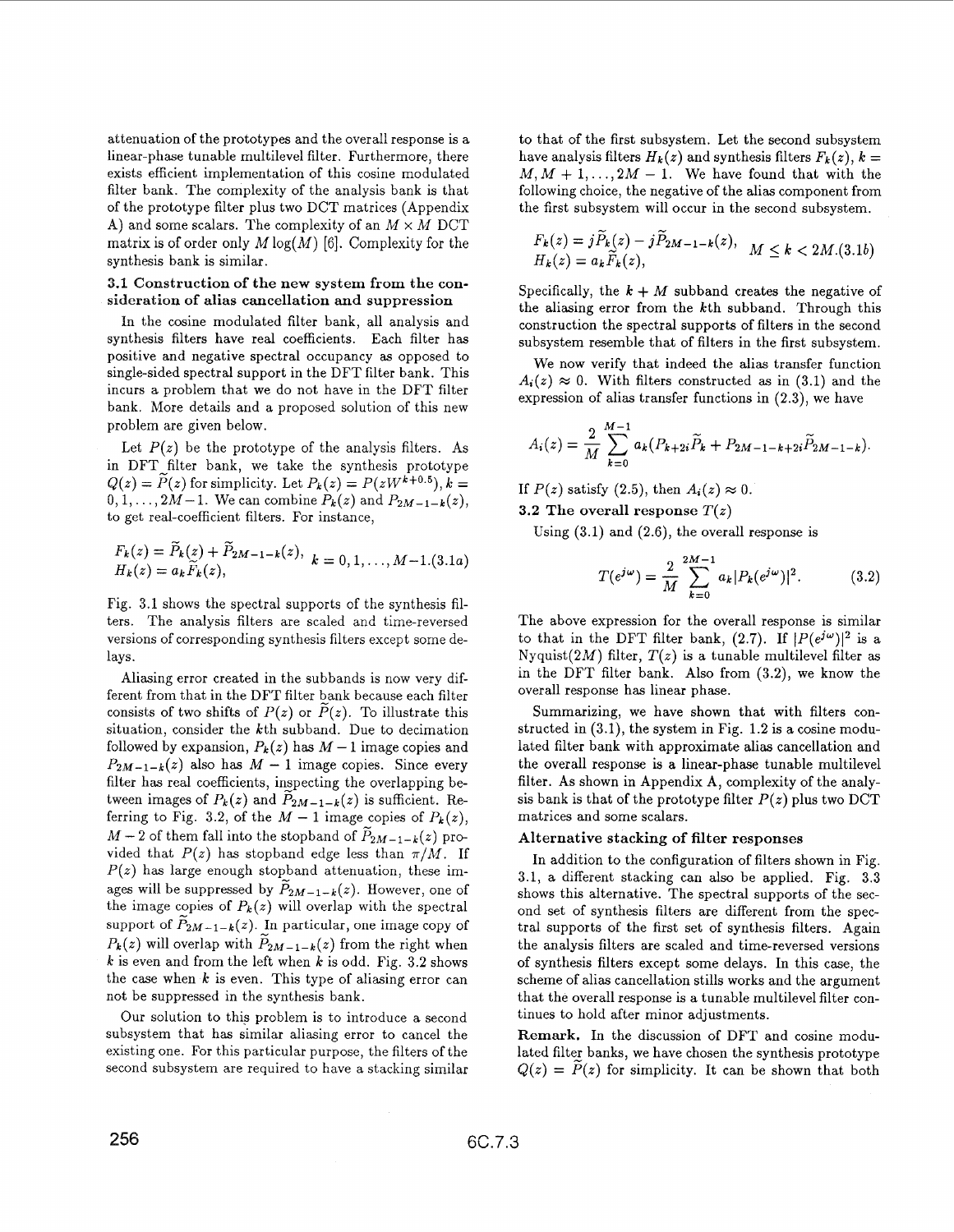systems still function like tunable multilevel filters with approximate alias suppression if (1)  $P(zW^2)Q(z) \approx 0$ and (2)  $P(z)Q(z)$  is Nyquist(2M).

## **IV. Design techniques**

For the design of the prototypes, we have found two simple methods.

**Shortcut design:** The constraints for the prototypes can be easily satisfied through the following two steps. **(I.)** Design a Nyquist(2M) *P(z)* with stopband edge less than  $\pi/M$ . (2) Design  $Q(z)$  such that the passband of  $Q(z)$  covers the passband and transition bands of  $P(z)$  but  $P(zW^2)$  falls into the stopband of  $Q(z)$ , Fig. 4.1. As  $Q(z)$  is so designed and  $P(z)$  is Nyquist(2M),  $P(z)Q(z)$  will be very close to a Nyquist(2M) filter and  $P(zW^2)Q(z) \approx 0$ . Notice that this design technique involves no optimization at all.

Kaiser window design: In this approach, the synthesis prototype  $Q(z) = \tilde{P}(z)$ . The analysis prototype  $P(z)$  is designed through Kaiser window. The impulse response of  $P(z)$  is  $p(n) = w(n)h_i(n)$ , where  $w(n)$  is a Kaiser window and  $h_i(n) = \sin(\omega_c n)/\pi n$  is the impulse response of the ideal filter with cutoff frequency  $\omega_c$ , [1]. After we choose the stopband attenuation and the width of the transition band, the length of the window can be estimated by a formula developed by Kaiser. In this case, the window is completely determined. The cutoff frequency  $\omega_c$  is the only parameter left to be optimized such that  $P(z)P(z)$  is close to a Nyquist(2M) filter. Using the second definition for a Nyquist filter, we can choose a simple objective function,  $\phi_{Kaiser} = \max_{n,n\neq 0} |p(n)*p(-n)|_{12M}$ . We can adjust the parameter  $\omega_c$  to find the best  $P_0(z)$ which yields the smallest  $\phi_{K_{{\bf q}}; s}$ . Experiments show that  $\phi_{Kaiser}$  is a convex function of  $\omega_c$ . Very good design can be obtained as will be demonstrated in Example **4.1.** 

**Example 4.1** *Tunable multilevel filter.* **A 20** channel cosine modulated under-decimated filter bank is used in this example. In this case  $M = 10$ . The prototypes are designed through Kaiser window approach. The analysis prototype  $P(z)$  is linear-phase with order  $N = 110$ , stopband attenuation 75 dB, passband edge  $\omega_p = 0.04\pi$ and stopband edge  $\omega_s = 0.098\pi$ . The synthesis prototype  $Q(z)$  is the time reversed version of  $P(z)$ ,  $Q(z)$  =  $z^{-N}\widetilde{P}(z)$ . Fig. 4.2(a) show the magnitude response of  $P(z)$ .

After designing the  $P(z)$ , we can tune  $a_k$  to obtain the desired overall response,  $T(z)$ . For instance, we set and  $a_8 = a_9 = a_{10} = 0.3$ . The magnitude response of the resulting  $T(z)$  is plotted in Fig. 4.2(b). Since  $T(z)$  has linear phase, we do not show the phase response. Fig.  $4.2(c)$  shows the corresponding dB plot of Fig.  $4.2(b)$ .  $a_0 = a_1 = 1, a_2 = a_3 = a_4 = 0, a_5 = a_6 = a_7 = 0.7$ 

## **Appendix A.**

**as** in **(2.8).** The analysis filters are Express  $P(z)$  in terms of type 1 polyphase components

$$
H_k(z) = 2 \sum_{n=0}^{2M-1} a_k E_n(-z^{2M}) \cos(\frac{\pi}{M}(k+0.5)n),
$$
  
\n
$$
H_{k+M}(z) = 2 \sum_{n=0}^{2M-1} a_k E_n(-z^{2M}) \sin(\frac{\pi}{M}(k+0.5)n),
$$
  
\n
$$
k = 0, 1, ..., M-1.
$$

Let  $h(z)$  be as in  $(2.10)$ , then

ppendix A.  
\nExpress 
$$
P(z)
$$
 in terms of type 1 polyphase component  
\nin (2.8). The analysis filters are  
\n
$$
H_k(z) = 2 \sum_{n=0}^{2M-1} a_k E_n(-z^{2M}) \cos(\frac{\pi}{M}(k+0.5)n)
$$
\n
$$
H_{k+M}(z) = 2 \sum_{n=0}^{2M-1} a_k E_n(-z^{2M}) \sin(\frac{\pi}{M}(k+0.5)n)
$$
\n
$$
k = 0, 1, ..., M - 1.
$$
\n\nIt h(z) be as in (2.10), then  
\n
$$
h(z) = 2A \underbrace{\begin{pmatrix} C & -AS \\ S & AC \end{pmatrix}}_{T} \begin{pmatrix} E_0(z^M) & 0 \\ 0 & E_1(z^M) \end{pmatrix} e(z),
$$
\n
$$
T
$$
\nhere  $\Lambda$ ,  $A$ ,  $E_0(z^M)$  and  $E_1(z^M)$  are diagonal m  
\nices with  $\Lambda_{kk} = (-1)^k, A_{kk} = A_{k+M,k+M}$ 

where  $\Lambda$ ,  $\mathbf{A}$ ,  $\mathbf{E}_0(z^M)$  and  $\mathbf{E}_1(z^M)$  are diagonal matrices with  $\Lambda_{kk}$  =  $(-1)^k$ ,  $\Lambda_{kk}$  =  $\Lambda_{k+M,k+M}$  =  $a_k$ ,  $[\mathbf{E}_0(z^M)]_{kk} = E_k(-z^{2M})$ , and  $[\mathbf{E}_1(z^M)]_{kk} = E_{k+M}(-z^{2M})$  for  $k = 0, 1, ..., M - 1$ . The matrices C and **S** are of dimension *M* x *M* with

$$
\begin{array}{l} [\mathbf{C}]_{kn} = \cos(\frac{\pi}{M}(k+0.5)n) \\ [\mathbf{S}]_{kn} = \sin(\frac{\pi}{M}(k+0.5)n), \quad 0 \le k, n, < M. \end{array}
$$

It can shown that **C** and **S** are related by  $S = \Lambda \mathbf{CJ}$ , where **J** is an  $M \times M$  matrix with nonzero entries  $J_{kn} = 1$ , when  $k + n = M$ ,  $0 \le k, n < M$ . Using this property, we have  $\mathbf{T} = \begin{pmatrix} \mathbf{C} & \mathbf{0} \\ \mathbf{0} & \mathbf{AC} \end{pmatrix} \begin{pmatrix} \mathbf{I} & \mathbf{I} \\ \mathbf{I} & \mathbf{I} \end{pmatrix}$ 

With all these informations, we can draw the implementation of the cosine modulated filter bank in Fig. **A.l.**  The matrix **J** merely reorders the inputs and requires no computation. From the block diagram, we observe that the complexity of the analysis bank is that of the analysis prototype filter **plus** two DCT matrices and some scalars.

## **References**

- **[l]** P. **P.** Vaidyanathan, *Mrultarate systems and filter banks,* Englewood Cliffs, Prentice Hall, **1993.**
- [2] C. **S.** Burrus. "Block implementation of digital filters," *IEEE Trans. on C'ircua't theory,* pp. 697-701, Nov. **1971.**
- **131** M. Vetterli, "Running FIR and IIR filtering using multirate filter banks," *IEEE Trans. on ASSP,*  pp. 730-738, May, 1988.
- **[4]** P. P. Vaidyanathan, "Orthonormal and Biorthonormal Filter Banks as Convolvers, and Convolutional Coding Gain," *IEEE Tran. on SP,* pp. **2110-2130,**  June **1993.**
- [5] **H. J.** Nussbaumer, ''Pseudo QMF filter bank," *IBM Tech. disclosure* Bulletin, vol. **24,** pp. 3081-3087, Nov. **1981.**
- [6] P. Yip, and K. R. Rao, "Fast discrete transforms," in *Handbook* of *digital signal processing,* edited by D. F. Elliott, Academic Press, San Diego, CA, 1987.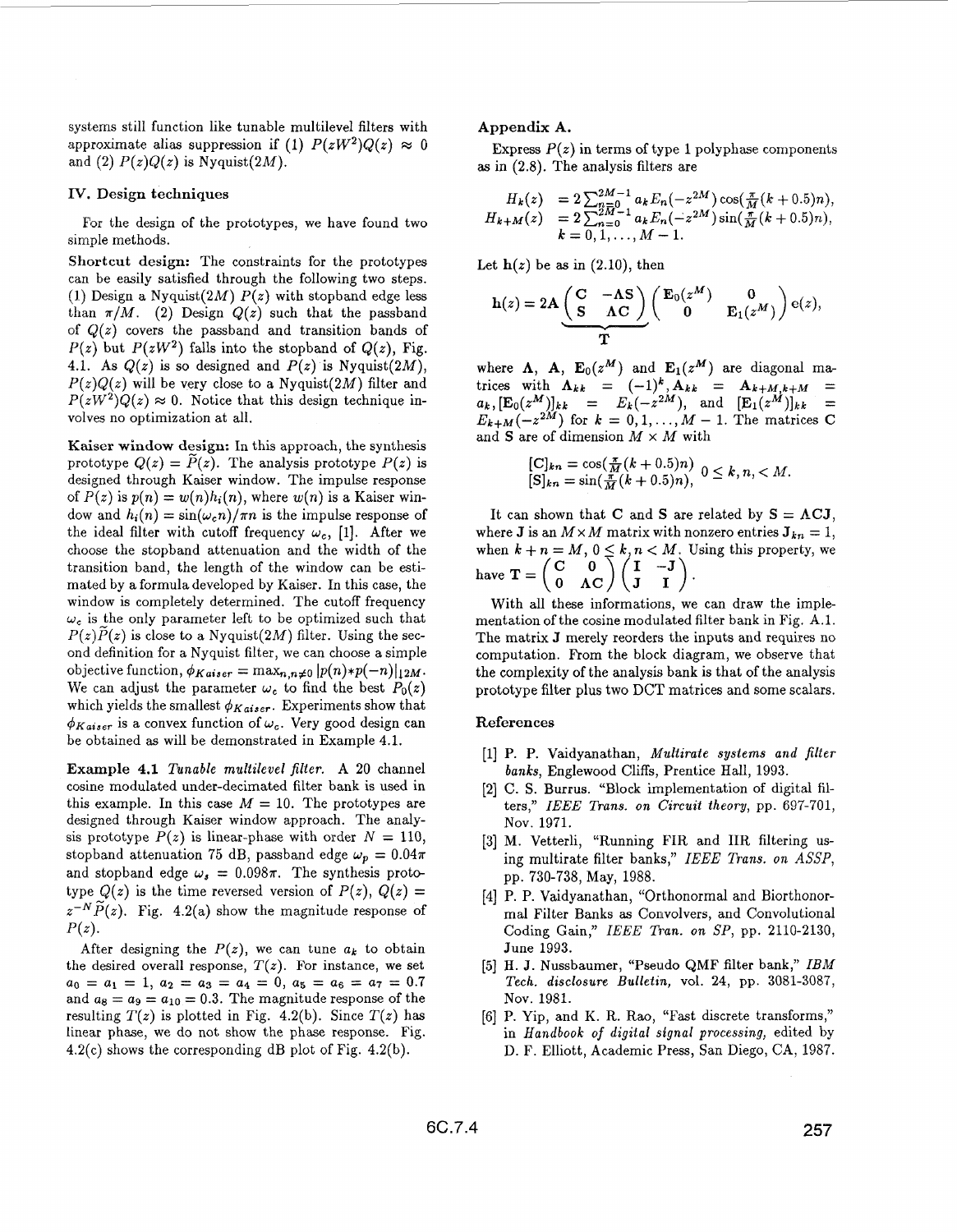<span id="page-4-0"></span>

Fig. 1.1. M channel maximally decimated filter bank.



Fig. 1.2. 2M channel under-decimated filter bank.



Fig. 2.1. Spectral support of synthesis filters.



Fig. 2.2. Image copies of *h(z)* due to decimation followed by expansion and



Fig. 2.3. A typical magnitude response of  $T(z)$ , a multilevel filter.



Fig. 2.4. Efficient implementation of the analysis bank of the 2M channel DFT filter bank. The DFT matrix, **W** is of dimension 2M by 2M.



Fig. 3.2. Image copies of  $P_k(z)$  due to decimation followed by expansion and the spectral support of  $F_k(z)$  when k is even.